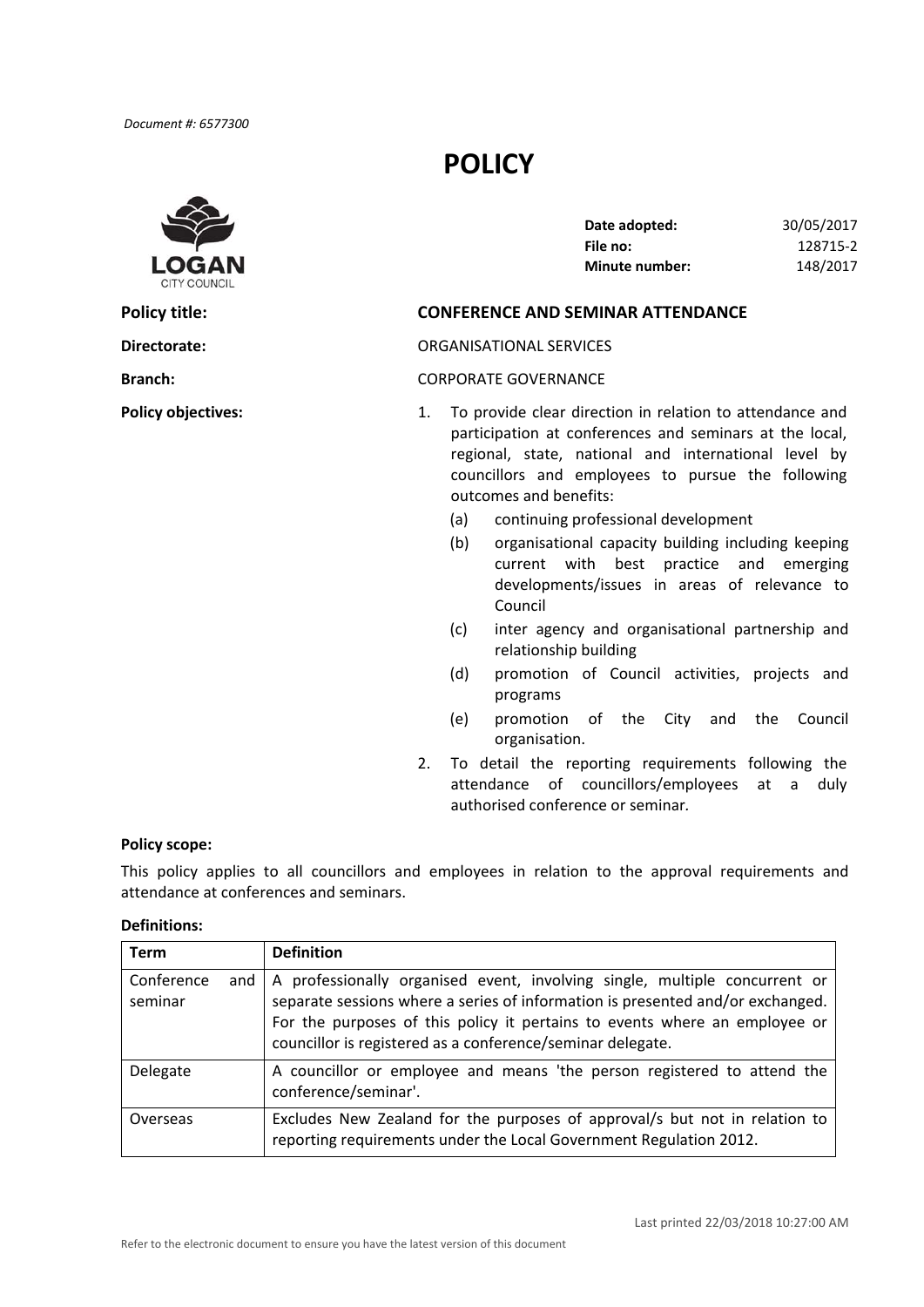## **Policy statement:**

1. Professional development of councillors and employees is strongly encouraged.

For the purposes of conference attendance the following approvals apply:

- (a) overseas travel (a resolution of Council). Staff must have sought prior approval from the Executive Leadership Team (ELT) prior to submission to Council
- (b) in accordance with delegation of authority titled, 'Conference and Seminar Attendance and Business Related Travel Expenditure'
- (c) via adopted Budget; or
- (d) via specific resolution of Council.
- 2. It is essential that the conference or seminar program is relevant to the councillor/employee's continuing professional development or area of responsibility and that the program represents value for money to Council. The relevance is not limited to technical content and may be directed towards the broadening of a councillor/employee's professional development.
- 3. Having been duly authorised, delegates to an approved conference or seminar shall have the discretion to incur expenditure necessarily ancillary to their attendance subject to adherence to Council's 'Corporate Travel and Accommodation' policy.
- 4. Purchase of conference or seminar proceedings, papers, audio or video tapes where the information is deemed valuable to convey information about the conference or seminar content that could not be conveyed as well by other means is permissible. Business papers and/or agendas from the conference or seminar, or items purchased under this clause are to be forwarded to the Council's library to enable access and referral purposes by other employees.
- 5. In the case of the Mayor, councillors, the Chief Executive Officer, directors and managers only, reasonable expenses incurred in hosting a meal or refreshments for other conference delegates, sponsors or business guests in the course of conducting business or in extending bona fide hospitality is acceptable.
- 6. Hosting is to be extended for genuine business‐related purposes only. Managers may host other conference delegates, sponsors or business guests and prior approval of such hosting purchases up to a maximum value of \$100 per event must be obtained from the relevant manager's director. Payment of alcohol purchases relating to hosting are not to be made by Council's credit card.
- 7. The following procedure is to be undertaken for this policy:
	- (a) Requests for approval to attend a conference/seminar should be submitted and approved either in the relevant branch's conferences and seminars proposal as part of the Council's annual budget process, in advance on Council's by completing and sending the 'Travel Proposal Including Approval To Attend Conferences Involving Travel' to the relevant delegated officer in accordance with the delegation of authority titled 'Conference and Seminar Attendance and Business Related Travel', or via report to Council. Details and costs of associated travel and accommodation (if applicable) should be included in the proposal.
	- (b) All requests for conference approval registrations are to include the appropriate account number/s to be used for costing of expenditure, and sufficient budget must be available.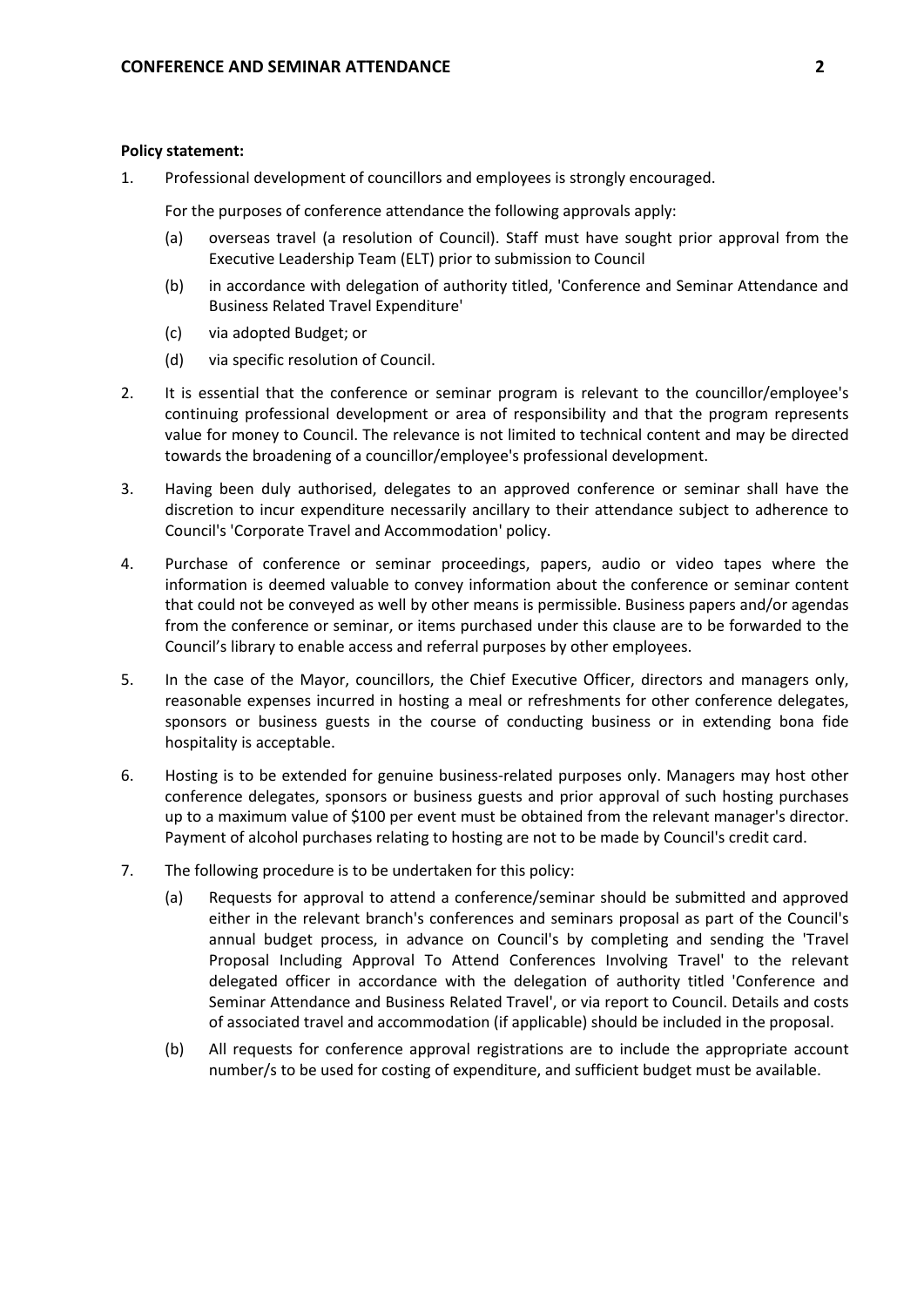- (c) Council's form titled 'Travel Proposal Including Approval to Attend Conferences Involving Travel' must be completed for all conferences and seminars. The completed form, or copy of, must be attached to all payments relating to the conference/seminar, eg. credit card reconciliation and/or miscellaneous payment form for payments relating to conference registration, travel and/or accommodation.
- (d) When reviewing requests for approval to attend conferences or seminars the delegated authority must take into consideration the number of delegates from Council who have been approved or are likely to attend the nominated conference or seminar.
- (e) Attendances by employees at all overseas conferences must be approved by ELT in the first instance and then require a Council resolution.
- (f) The person arranging the conference/seminar registration is to ensure that the required authorisation of conference attendance and expenditure is obtained prior to any registration being made. Registrations should be arranged in sufficient time to ensure that any discounted fees are obtained.
- (g) Requests for reimbursement of out‐of‐pocket expenses are to be submitted (on a petty cash form for amounts less than \$100 or a miscellaneous payments form for amounts greater than \$100), along with the relevant receipts, to the delegated authority for approval.
- 8. To assist officers arranging conference/seminar registrations, requests requiring Council approval are to be referred to the relevant standing committee at an early date to allow sufficient time for registrations to be effected in an efficient and cost effective manner.
- 9. When determining value for money, consideration should also be given to the cost associated with the loss of productivity from normal daily duties and also the overall costs and benefits to Council where multiple delegates are proposed to attend the one conference/seminar.
- 10. Learnings from the conference/seminar must be transferred back to the workplace ‐ eg. sharing learning with peers, staff etc. and the delegate must assess the best method of ensuring that this occurs. The delegate must assess what actions/learnings can be implemented resulting from the conference attendance and put in place processes to ensure this occurs. Workplace seminar/s should be held to share and discuss learnings and how they can be applied in the workplace.
- 11. Delegate/s reports, in the required format (Id: 6748298) must be prepared and submitted within two (2) weeks of return from the conference/seminar for all conferences attended. The completed report is to be distributed amongst the relevant Council staff and, where applicable, referred to the appropriate standing committee for consideration. The distribution of reports is as follows:
	- (a) any overseas/international conferences or seminars ‐ must be referred to the appropriate standing committee and to relevant staff
	- (b) distribution within Council is:
		- (i) supervisor (minimum requirement)
		- (ii) other relevant staff depending upon the conference/seminar topic.
- 12. Council officers are to obtain approval before presenting a paper to a conference/seminar. Approval in principle to present the paper must be obtained from the relevant director (or the Chief Executive Officer if a director is presenting). The content of the presentation is then to be approved by the relevant manager or the director.